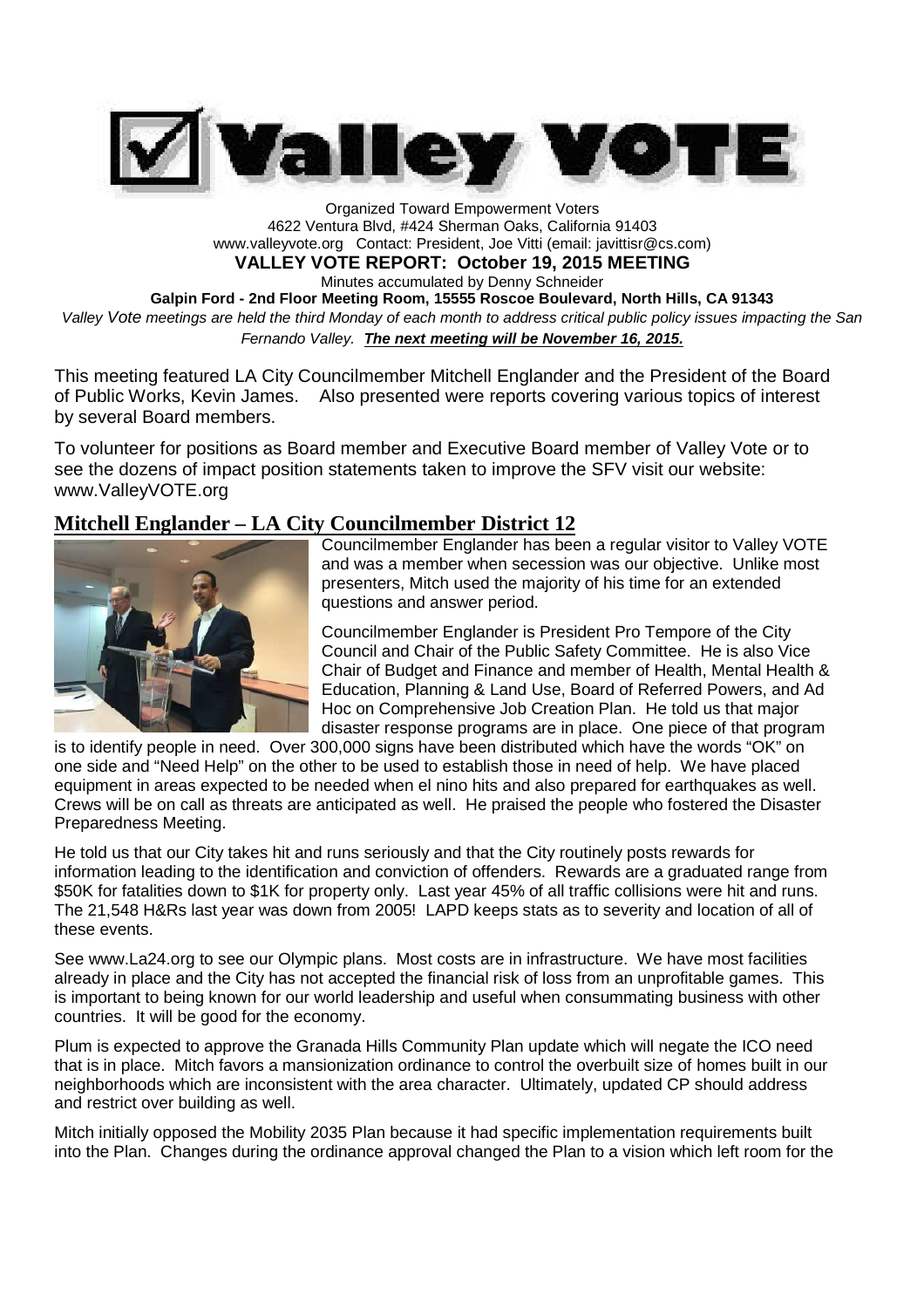City to review projects and consider community input. There is a pending lawsuit which could invalidate the changes that made the plan palatable so this is currently up in the air.

Councilmember Englander strongly supports Business tax reform. Budget is the item holding back total elimination of the Business tax. 20 yrs ago 154 car dealers, is down to 63. \$30m tax to city is lost to LA due to the migration of dealers out of LA. Recently BH Porche was brought back by eliminating the tax for car dealers. Mitch is working on a 15 year phase out proposal in concert with convincing other Councilmembers of the potential for increased taxes by removing the tax and bringing back more businesses.

Mitch expects a compromise on sidewalk repair with relegating half of the future costs on property owners after they are repaired the next time.

## **Kevin James, President, Board of Public Works**



KevinJames, as head of Public Works, is making significant changes. He is also Film and TV Office head to corrdinate support for the industry AB1839 tax credits and to streamline permitting actions. He has established a one stop for corrdinating all of the permit actions within the City.

Mr. James told us that sidewalk repair will cost about \$1.4B and that it is expected to start this year. The legal settlement to do this starts with the City spending \$31m per year and this amount increases each 5 years for a total of 20 years. . Settlement set

order for repairs: first City facility sidewalks, then high traffic, shopping centers, hospitals, and then neighborhood sidewalks. A further requirement is that 20% of the repair locations must be w/o regard to location, but instead based on ADA needs. The City is seeking an ADA coordinator. Kevin suggested submitting service requests into the cue ASAP. Budget and Finance held a "road show" to get input for preparing detailed plans for transitioning responsibility back to the property owner. The plan is not yet established.

50/50 dollars for sidewalk repair went rapidly and is no longer available. Many of us were surprised when Kevin told us that when meandering sidewalks around sidewalk-destroying trees were suggested property owners generally opposed them because it took more of their property. Ficus trees are a major cause of sidewalk failures and no longer being planted. See BSS.:LACity.org for list of approved trees.

More miles of street maintenance at the varied levels was done this year than ever before and it was done more efficiently by working with the Council offices to group streets. Although 2200 miles of streets was budgeted the City completed 2400 miles of paving this year. Pot hole repairs are being completed in about 3 days using coordination from 311 smart phone requests.

Bureau Sanitation will be starting multi-family trash pick up soon. Each area of the City has a designated, approved hauler.

Upgrades of street lighting is reducing energy costs. Many of the lights have been converted to high output LEDs. 164,000 converted street lights resulted in major reductions in CO2...

Street sweeping inconveniences are being reduced. A new tracking system on sweepers is allowing parking on restriced streets as soon as sweeping is accomplished. BSS.lacty.org will identify street sweeping routes delayed and so that no tickets will be issued in those locations. Traffic control cancelled and returned payments for tickets during the past six months for those affected. Next calendar year street sweeper schedules will be displayed on a software application to determine if it is legal to park on a posted street. Note that only 40% of the streets are restricted to allow sweeping.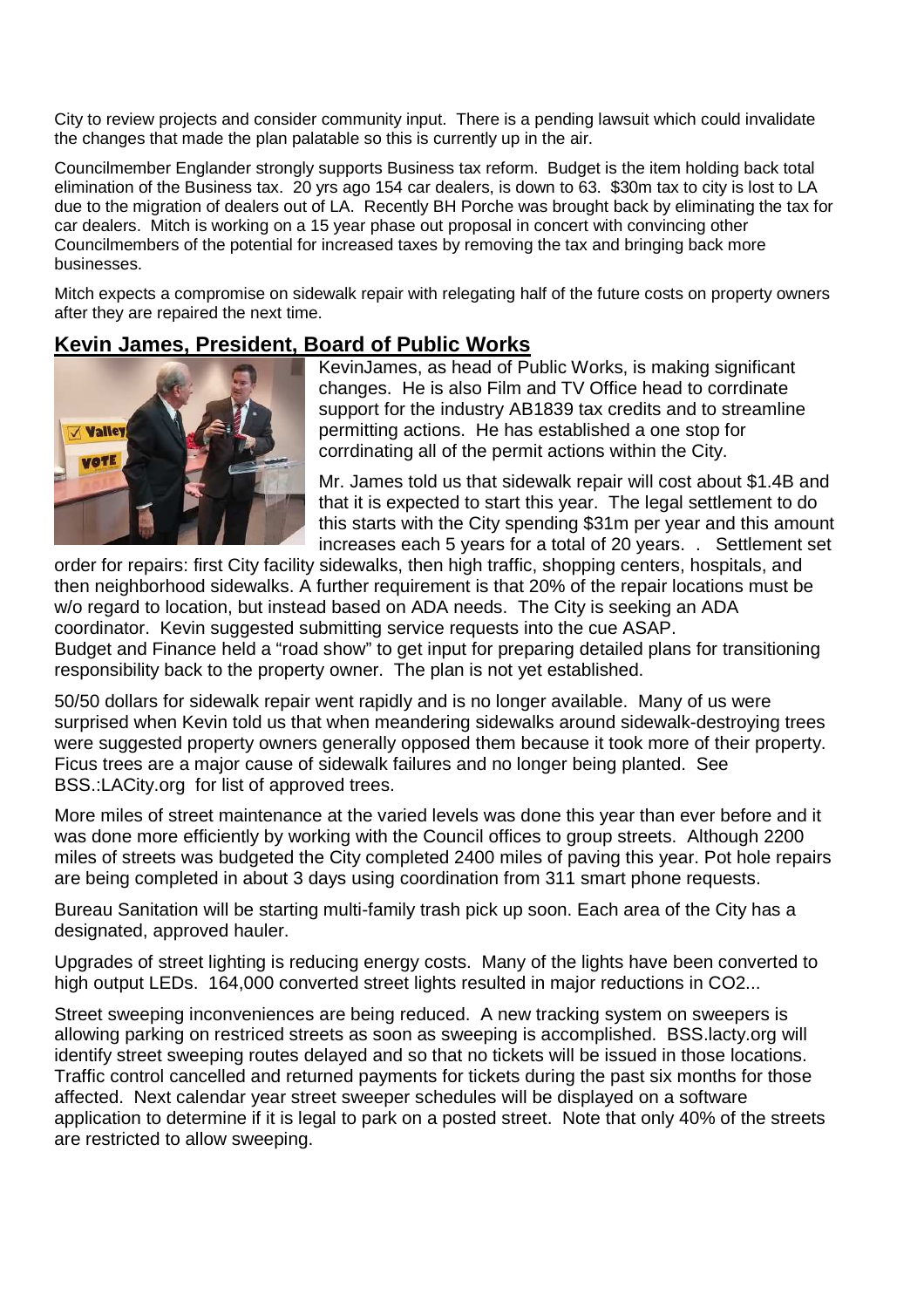There is a Clean streets initiative to pick up bulk items and trash. The LA Times did a public record request which showed sometimes poor services in parts of the City. Money added into budget to pick up the trash. The problem was not as bad as implied by the data. Recording pick ups as requested was not timely and sometimes done in batches months after completion. Sanitation is addressing this problem. The example of misleading information was that the data showed timely pick up last year of 50 tons from CD12 but a total of 1959 tons from CD9 which was supposed to have had bad service.

Another fix for utilites will be expansion of the City 311 Service Call Center extending to 24 hours instead of the current business hours. There will be a target of maximum 2 minute answer times.

LA has the largest urban forest in the country. In the previous five years there was nothing budgeted for trimming. This year \$4M was added to the budget. All trimming was being done by contract with Council members establishing priorities. Bids by contrators increased to double that expected due to no competition. When Tree Services added one City crew bids for jobs reduced by almost 50%. Whenever a dead tree needs to be removed use the MyLA311 phone application for fastest service. Kevin wants to double again the dollars for urban forest maintenance.

# *Valley VOTE Committee Reports:*

### **Victor N. Viereck- Sidewalk Vending**

Probably the primary attraction to people who do street vending is the substantially lower cost compared to what owners of businesses in brick and mortar property pay. Some people, including elected officials, advocate some form of licensing for sidewalk vendors. They say that the licensing of sidewalk vending would raise the revenue necessary for enforcing regulations on street vendors.

Aside from any other problems that may be caused by street vending, reduced tax revenue would be a major problem. The substantially reduced cost of operating sidewalk vending businesses enables sidewalk vendors to substantially undercut prices at brick and mortar businesses. That reduces sales and profits at the brick and mortar businesses. Even if sidewalk vendors of merchandise responsibly report the volume of their merchandise sales, the reduced level of sales would be a big negative hit to sales tax revenue. Brick and mortar businesses also absorb a fairly necessary level of consistent overhead costs. Such costs cannot necessarily be reduced as easily as the sales level.

The impact of the reduced level of profit at brick and mortar businesses is also harmful to the community and the city. Reduced profit reduces income tax revenue. While income tax revenue only affects state and national revenue, reduced profit at brick and mortar locations negatively affects the value of such property. Reduced property value reduces property tax revenue. Sales tax and property tax are two major sources of tax revenue for cities, counties, school districts, and states. Too many other needed governmental services could be reduced as a result of the sidewalk vending.

Victor N. Viereck For additional info: Victor N. Viereck, CPA 12702 Tiara Street, Valley Village, CA 91607 (818) 985-9174 vicviereck@sbcglobal.net

### **Ralph Kroy, Sunshine Canyon**

Background: The landfill is located at 14747 San Fernando Road, west of the 1-5 and 14 Freeway intersection, The facility is owned and operated by Republic Services Inc as the BFI Sunshine Canyon Landfill (a subsidiary). The landfill sits astride the Los Angeles City and County line and is jointly operated under a combined Los Angeles City and County permit. It is among the top 10 of the largest landfills in the United States.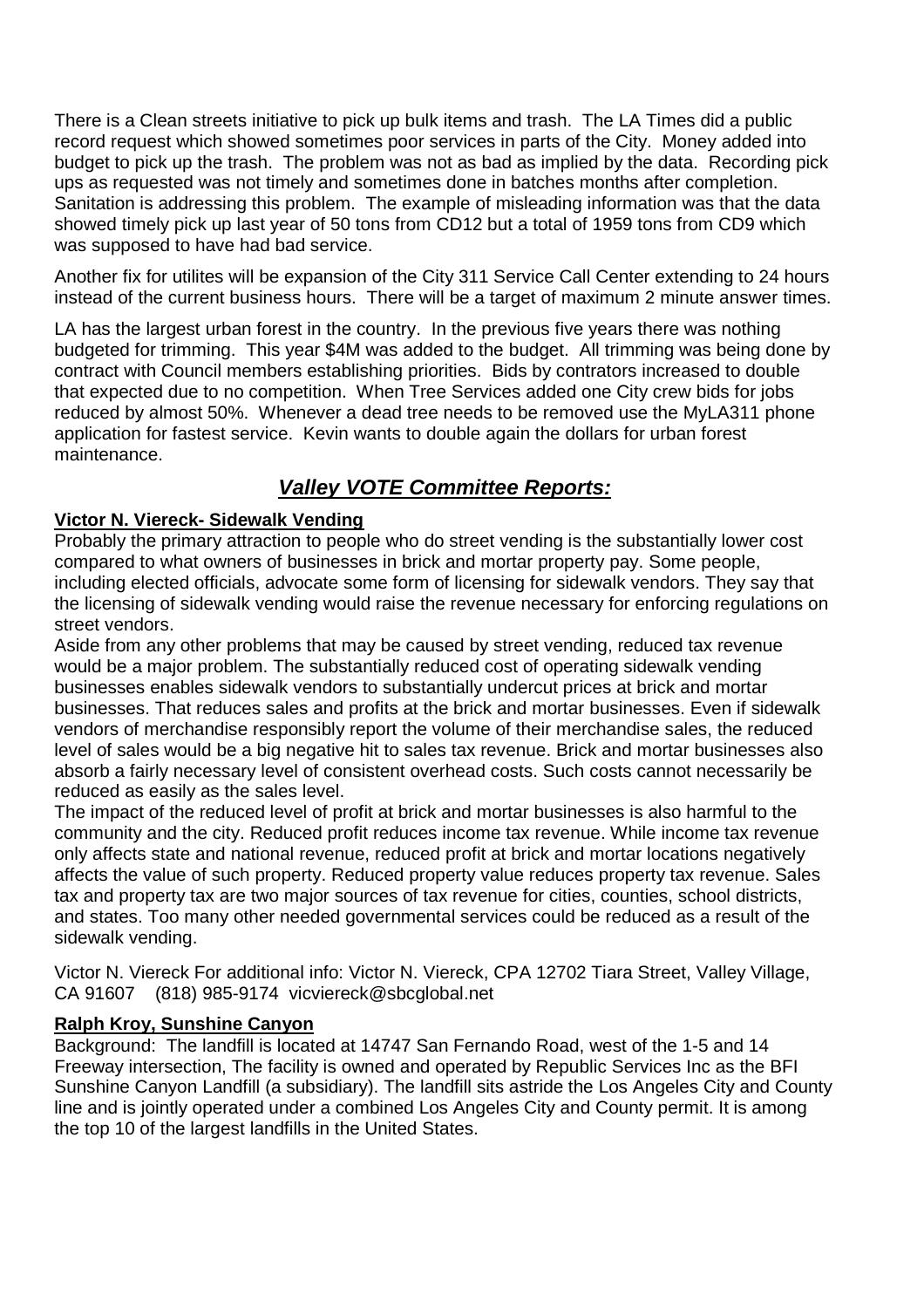Status: The landfill continues to receive more and more complaints and violations from the SCAQMD. For the last 3-years Sunshine Canyon Landfill has been 23-1/2 times worse that the 15 other landfills combined within the 10,500 square miles that the SCAQMD oversees. Since January 2009 thru September 2015 there have been 7894 odor complaints and 150 Notices of Violation (NOV) alone issued under AQMD Rule 402 NUISANCE which states: "A person shall not discharge from any source whatsoever such quantities of air contaminants or other material which cause injury, detriment, nuisance, or annoyance to any considerable number of persons or to the public, or which endanger the comfort, repose, health or safety of any such persons or the public, or which cause, or have a natural tendency to cause, injury or damage to business or property."

So far this year there have been 1275 odor complaints. In September 2015 alone there have been 337 odor complaints and 7 NOVs issued which constitutes the worst month EVER. On October 12, 2015 the landfill started a Pilot 1-year Alternate Daily Cover (ADC) Project using Geosynthetic Panels. Basically, plastic wrap is placed on the trash at the end of the day in place of the 9-inches of daily soil cover currently required by County Public Work who ordered it at the end of 2010 in response to the years of odors. It is alleged by the City and others that it will have a beneficial action as potentially it will replace the daily soil cover which they say contributes to the odor problem (its sulphurous , it causes lensing, causes wells to be watered-in, and it interferes with gas collection). At this point there appears to be a legal problem. While many of the local agencies have approved its use, the County of Los Angeles' Public Works has not, and has issued a letter stating that Republic will be in violation of their Conditional Use Permit (CUP), and that they will be cited.

There is a Phase III 10-year Review by the City Planning Commission scheduled for Thursday, October 22, 2015 at 8:30 a.m. at Valley City Hall which is supposed to consider the operational history, condition compliance, mitigation compliance, additional corrective measures as deemed necessary, and closure plans but it appears from the Staff Report that they asked for approval of compliance without considering the odor issue because it is under the control of other agencies. Ralph Kroy REKroy@aol.com

#### **Susan Shelley – Pierce College Farm**

The effort to permanently protect the Pierce College Farm remains a work in progress. Pierce College Foundation chair Denise Robb has been working to schedule meetings with members of the L.A. Community College Board of Trustees to explain how the land can be protected with an agricultural conservation easement. This is a legal restriction that is recorded with the deed at the County offices. It would prohibit commercial or residential development on the farm, while allowing the full use of the land for academic purposes.

The LACCD would continue to own and control the land, with that development restriction attached to it.

Currently, the Board and the College President state for the record that there are no plans to develop the land. However, there is no guarantee that this will continue to be true in the future. The Pierce College Foundation is asking the Board of Trustees to conduct a study of the feasibility of an agricultural conservation easement, and this request has the support of the college community including the faculty and staff unions. The request for a study also has the support of community leaders and elected officials including Valley VOTE, the Valley Alliance of Neighborhood Councils, the United Chambers of Commerce of the San Fernando Valley, Assemblywoman Patty Lopez, and City Councilman Bob Blumenfield.

Some recent developments: Dr. Leland Shapiro, longtime professor of animal sciences and chair of the Department of Agriculture, retired. One of his former students, Dr. Lu Dao, has been hired to teach the animal sciences classes and to be the veterinarian for the livestock on the farm. However, the management of the farm has been turned over to the Plant Facilities department, which manages the buildings on campus, and there are serious concerns about the lack of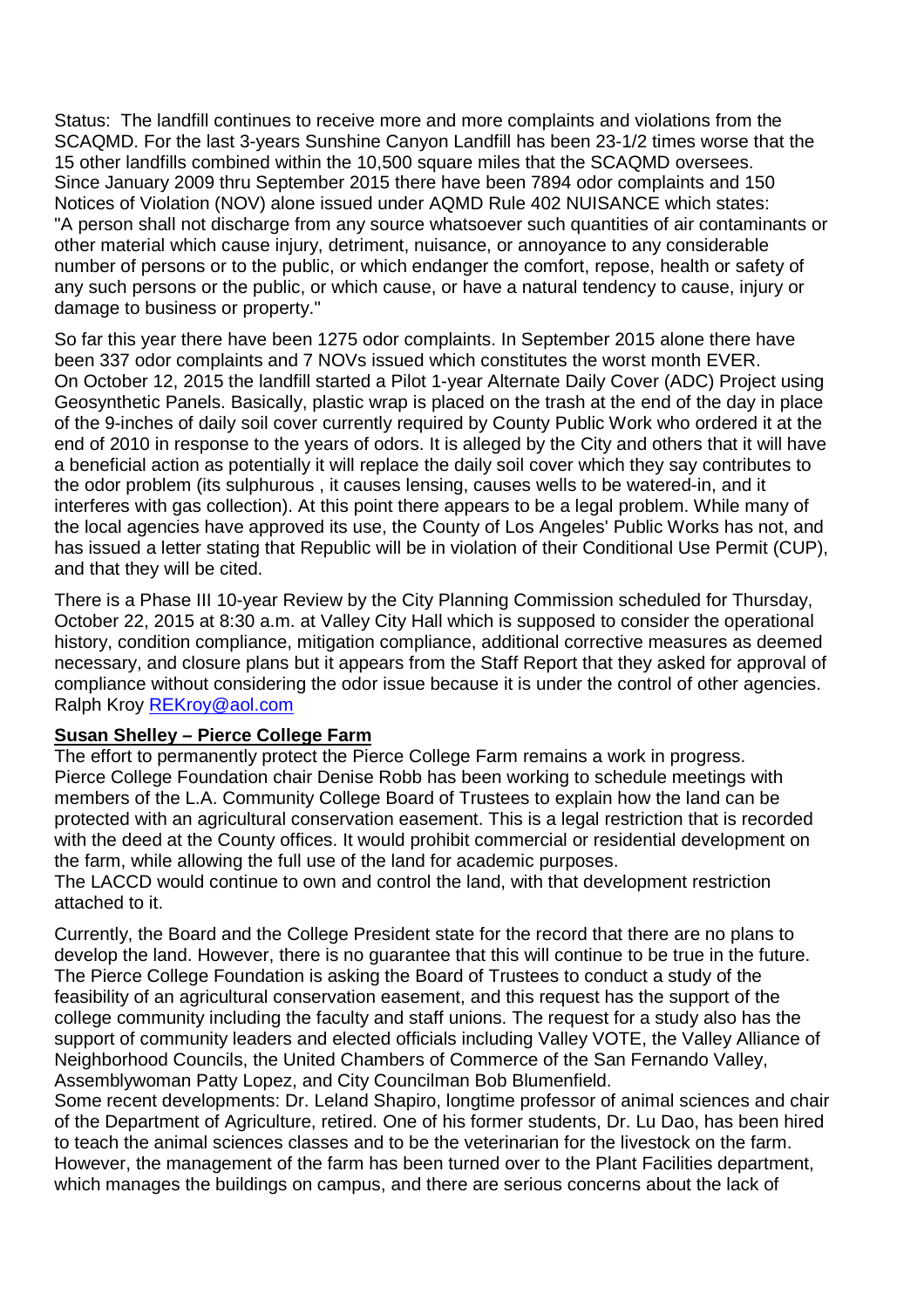experienced and knowledgeable people managing the farm, and what this means for the future of the programs.

The concern is that the academic programs will be cut back to the point that the Board of Trustees will make a finding that the land is "surplus" and not needed for education. This would clear the way for the sale, lease or development of the farm.

The farm laboratory is expensive to maintain, and this is why the Pierce College Foundation is seeking to step up the fundraising to support it. With a legal protection in place for the land, major donors will be more willing to support the farm and it is believed that an endowment of \$20-50 million could successfully be established. Fresno State's Agriculture Foundation is an example of a foundation supporting a farm laboratory that would otherwise be forced to rely on limited dollars from the state.

And one last update: Pierce College president Kathleen Burke is seeking a new position as president of El Camino College in Torrance and is one of five finalists for the job. Susan Shelley Susan@SusanShelley.com

#### **Ernie Hilger – Veterans**

A 700 acre site was established for Veteran homes and support in 1888.

In the earlier part of this century the expansive Veterans Administration properties in West Los Angeles were being leased out for non-Veteran purposes to the detriment of those Veterans in need of a home and support services. The Annenberg Foundation issued a detailed report identifying many inappropriate uses and ACLU along with six prestigious law firms filed several lawsuits by the on behalf of the Veterans resulting in rededication of the facilities for veterans and their families.

To achieve this purpose the veteran's community in Southern California concurrently formed a Veterans Service Organization Coalition. The VSo Coalition is composed of the following eight congressionally chartered VSO organizations consisting of Disabled American Veterans(DAV), in concert with the Veterans of Foreign Wars(VFW) I the American Legion (AL), American Veterans (AMVETS), Military Order of the Purple Heart (MOPH ), Jewish War Veterans (JWV), American G/ Forum (AG/F), Vietnam Veterans of America (WA).

Although now supported at all levels of government, the continued Veteran dedicated use must be vigilantly monitored to ensure that services continue to be provided and that non-veteran uses continue to be prohibited. The Plans are about to be released for 45 day public comment.

A "Veteran centric only" business plan and mission state for the rededicated "National Soldiers Home" on the GLA West LA VA is now in place. It is recognized and supported by the VA, Our Veterans Service Organization Coalition, the Greater Los Angeles Community of Citizens, supportive political entities (Federal, State and Local Governmental Agencies).

For more information: Ernie Hilger, Legislative Chair, DAV Chapter Camp Kearney, Van Nuys ErnieHilger@hotmail.com

#### **Denny Schneider - Airport Report**

Construction, Construction, Construction: \$\$Billions of work continues on the Landside of LAX… Most terminals have some construction going on, but the basic layout of the Central Terminal Area is unchanged. Improvements in space utilization are being mixed with a sprucing up of the look. The roadway and parking lots are also being given facial improvement. It appears that the Modernization will continue without major layout changes or improved design.

One real change will be mass transit access. As I've noted many times, the MTA Crenshaw-LAX line will have a new stop a couple miles from LAX on Aviation Boulevard at 98th street. Connection into LAX will be via an automated people mover (APM) from that station which will